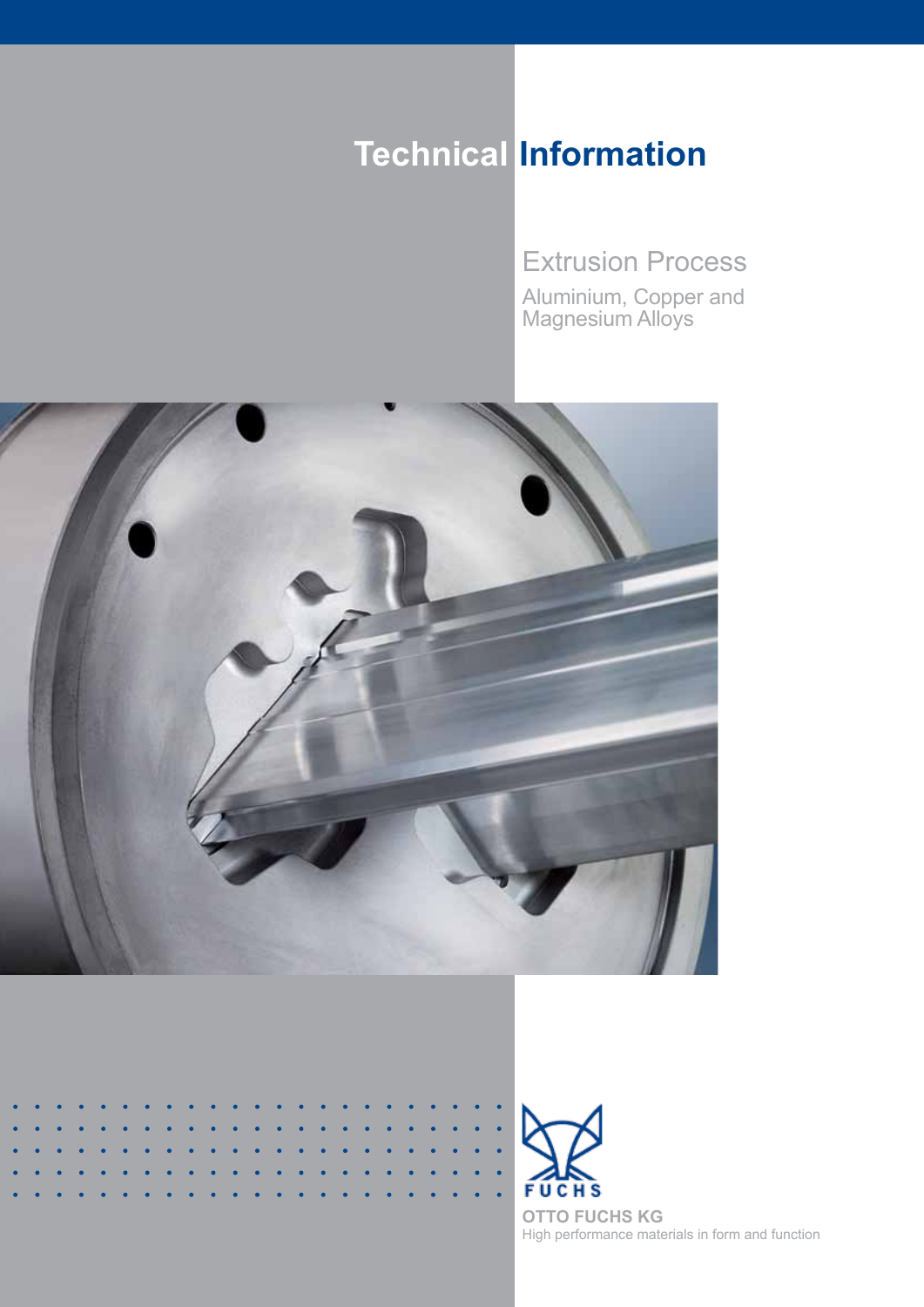

# OTTO FUCHS KG Your specialist when it comes to customized solutions

For over hundred years, the OTTO FUCHS Group has been shaped by the will to perfect the established and to create the new. What began in 1910 as a small brass foundry evolved over the years into a global player with ideas, solutions, and products for the aerospace, automotive, construction and general engineering industries. The core competence of this family enterprise lies in the hot forming of non-ferrous metals through forging, extrusion, and ring rolling. Together with its subsidiaries at home and

abroad, OTTO FUCHS develops its own aluminium, magnesium, copper, titanium and nickel alloys for the production of high quality semifinished products, ready to fit components, finished products, and complete systems – for applications prioritising safety, weight, and service life. Our objective is the order related manufacture of customised products that are developed as early as the project phase with support from our technical advisory and development services.



# OTTO FUCHS KG, Meinerzhagen

Employing over 2500 staff, the headquarter focuses on extru-sion, forged, and ring rolled parts and components of aluminium, magnesium, titanium, and nickel alloys. We manufacture products for the aerospace, automotive, construction and general engineering industries. Aided by our materials know-how coupled with our wide range of manufacturing methods, we develop the ideal component for specific customer wishes. We are the only company throughout Germany to process magnesium alloys in extrusion presses.



## OTTO FUCHS Dülken GmbH & Co. KG, Viersen

Employing over 400 staff, our subsidiary specialises in the manufacture of extruded and forged semifinished products and finished parts of copper alloys. Our main line manufactures products for the automotive, general engineering and sanitary industries. This product range is rounded off with customised applications for special industrial segments.

The company is acclaimed for its high level of flexibility in complying with customer wishes and for its series and small batch production of forged parts and extruded products of high quality alloys.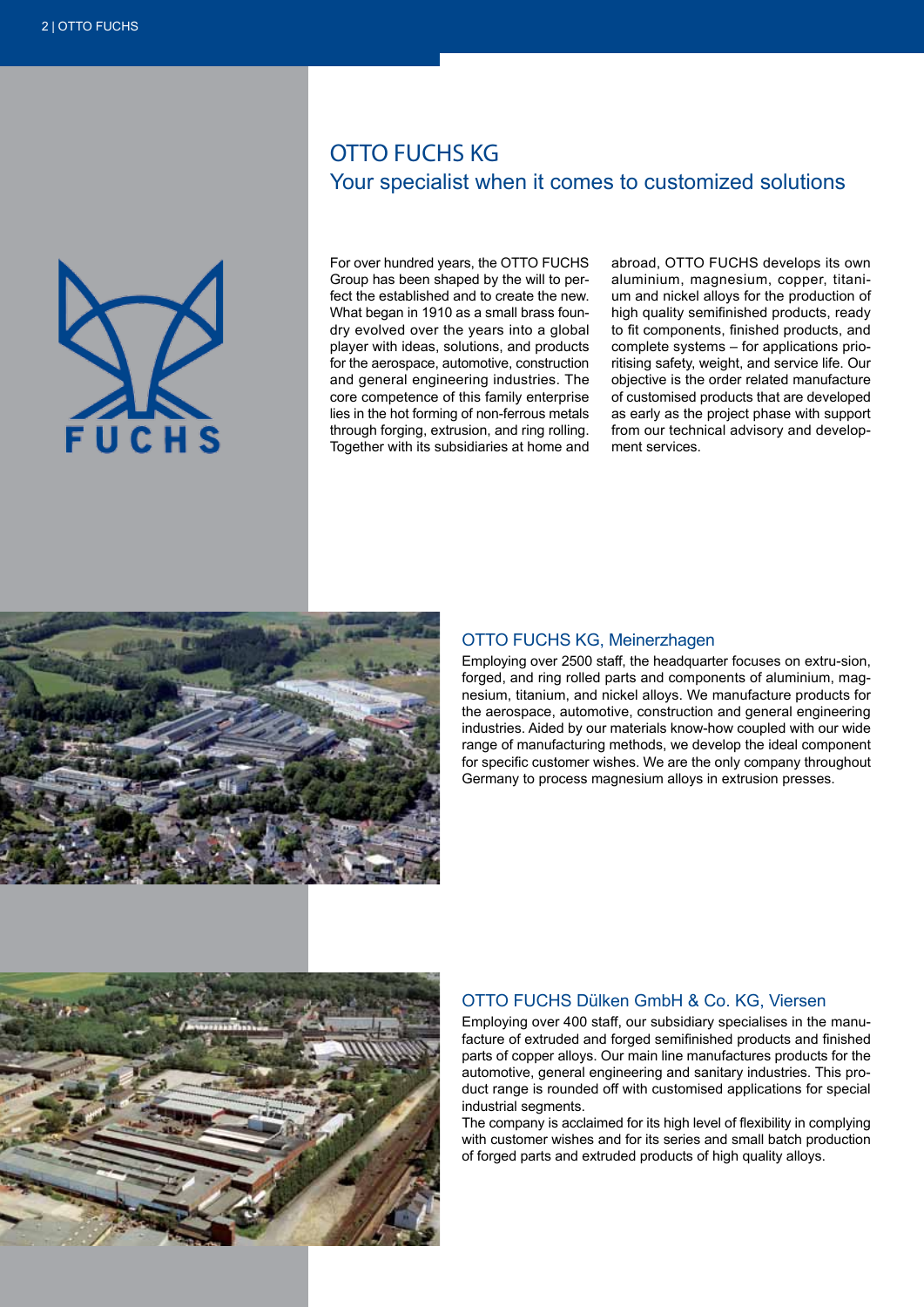

Aluminium foundry in Meinerzhagen

# Material competence and material supply

## Development competence

Our unique material competence is a cornerstone of our success. A long time ago we discovered that it is not enough just to plan the shape of a component - the material must also be individually configured and if necessary optimised to each and every application. Through our targeted, inhouse research work, we can continue to refine the know-how we have been gaining over the decades. This focuses on the development of new and optimised materials that must be both light and high strength. These help to throttle energy consumption, reduce the material amount, weight, and volume of components and enhance friction and wearing properties. They compete with alternative materials and are to prove their superiority when used in new technologies.

For instance, super high strength materials must be developed for the aerospace industries, or optimised automotive alloys with greater strength but equal crash properties.

#### Material diversity

OTTO FUCHS processes a total of nearly seventy different aluminium alloys, sixty copper alloys, and twelve different magnesium materials. This wide range is a unique source of materials tailored to the optimal effect for customer requirements. A team of experienced material specialists support our customers in the choice of the material best suited to their applications. Our own foundries also allow us to develop and manufacture new, optimised material variants.

### Material production

OTTO FUCHS operates its own aluminium, magnesium and copper foundry. Complying with all aspects of environmental protection. these modern continuous foundries can process a total annual capacity of about 150,000 tons. By operating its own foundry, OTTO FUCHS can provide its production processes with the most diverse geometries and the highest quality of input stock, in the right quantities at the right time, without having to rely on external suppliers. The alloy constituents are specified within

tighter limits than prescribed under the national and international standards, a measure that safeguards the reproducibility of properties in series production. This suppresses the effects of individual batches and raises the level of quality. The result is a minimised spread of properties from the extruded blank to the finished component. In a closed material cycle, all production returns are reintroduced to the manufacturing process, for the optimal economic and ecological benefits.

#### Crash alloys by OTTO FUCHS

For their occupant crash protection programmes, the automotive industries use a variety of materials including aluminium sections. In the event of a collision, the configured geometries and materials of these sections deform over precisely defined sections that crumple evenly and without fracturing, absorbing the impact energy in the process. The image shows a section before and after a simulated crash. Not only the alloy itself, also its grain structure helps to direct this predefined deformation. These sections are used primarily in space frames.

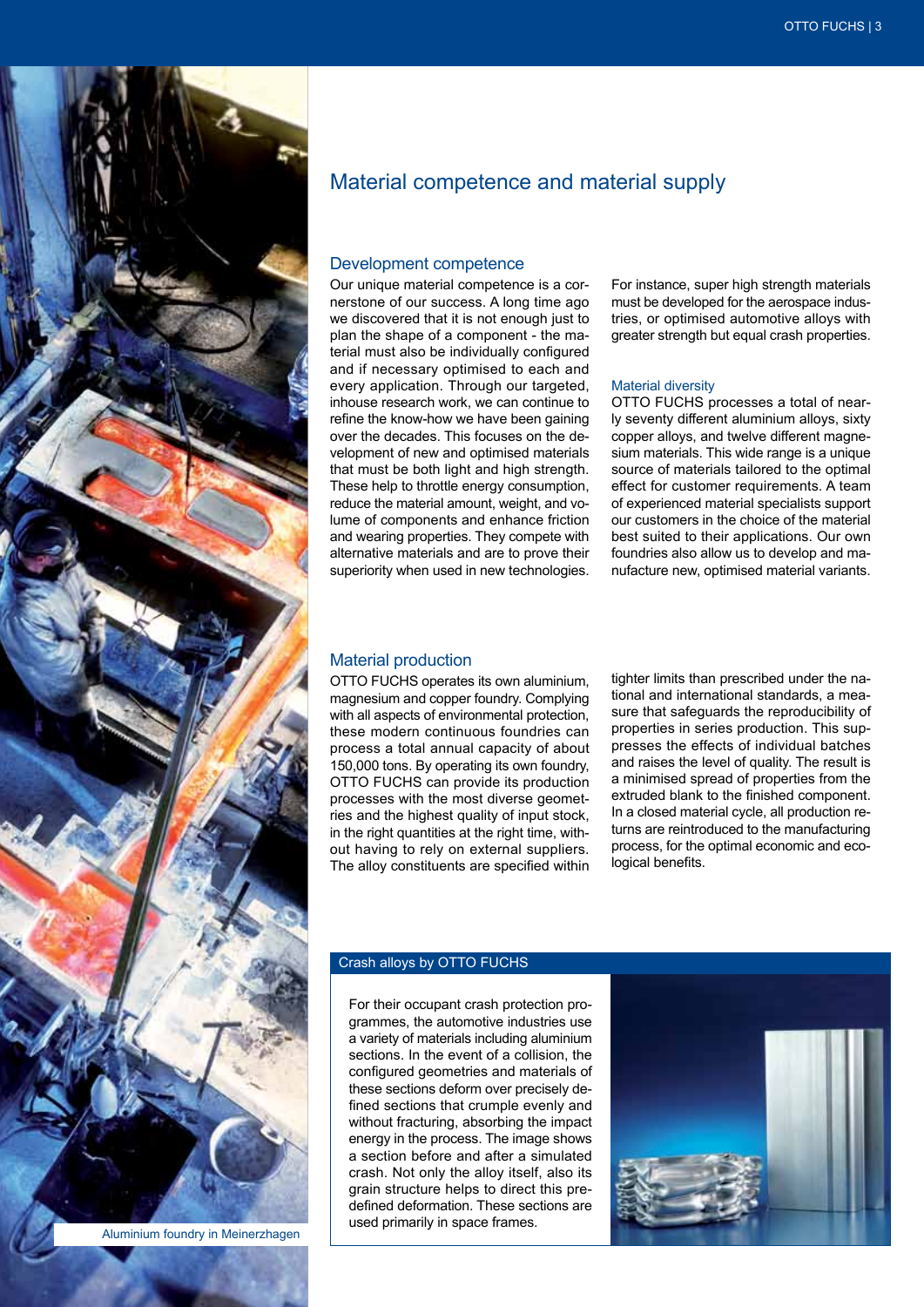# Capacities and production facilities



Nonstop quality

Supported by its entire range of manufacturing technologies, OTTO FUCHS processes up to 115,000 tons of aluminium, magnesium, and copper alloys each year for its production of solid and porthole hollow sections. At its Meinerzhagen and Dülken locations, OTTO FUCHS operates a total of twelve extrusion presses with capacities ranging from 710 to 7,500 tons.

|                                                                                            | OTTO FUCHS KG,<br>Meinerzhagen                                                                         | <b>OTTO FUCHS Dülken</b><br>GmbH & Co. KG, Viersen |
|--------------------------------------------------------------------------------------------|--------------------------------------------------------------------------------------------------------|----------------------------------------------------|
| press                                                                                      | 1,500t<br>1,900 t<br>$2,000$ t<br>$2,000$ t<br>$2,800$ t<br>3,000t<br>3,500t<br>5,500t<br>7,500 t      | 710t<br>1,600t<br>2,500t                           |
| weight per meter                                                                           | aluminium:<br>100 g/m to 50,000 g/m*<br>magnesium:<br>700 g/m to 6,000 g/m*                            | copper:<br>170 g/m bis 140,000 g/m*                |
| circumscribing circle                                                                      | aluminium:<br>to 390 mm <sup>*</sup><br>magnesium:<br>to 220 mm <sup>*</sup>                           | copper:<br>10 mm to 180 mm*                        |
| applied<br>extrusion methods                                                               | aluminium:<br>direct, indirect,<br>over a mandrel<br>magnesium:<br>direct, indirect,<br>over a mandrel | copper:<br>direct, indirect, over a<br>mandrel     |
| annual capacity                                                                            | sum aluminium and mag-<br>nesium:<br>75,000 t                                                          | copper:<br>40,000 t                                |
| * Owing to the use of different alloys and section wall thickness, natural size and weight |                                                                                                        |                                                    |

#### restrictions become unavoidable.

Table of capacities and production facilities at the Meinerzhagen and Viersen locations

#### Meinerzhagen

Presses with capacities ranging from 1,500 to 7,500 tons produce cross sections of aluminium alloys with an outer diameter of 10 - 390 mm. The maximum extruded length is 50 m. The extruded length of magnesium alloys is limited to 13 m, and the maximum outer diameter to 220 mm.

# Viersen

OTTO FUCHS Dülken GmbH & Co. KG operates three extrusion presses with capacities ranging from 710 to 2,500 tons and an annual total output of about 40,000 tons for the production of customised products. Here too, we apply the entire range of our manufacturing technologies. Cross sections can be manufactured with a diameter of 10 - 180 mm and a weight of 170 g to 140 kg per metre. The maximum extruded length is 45 m.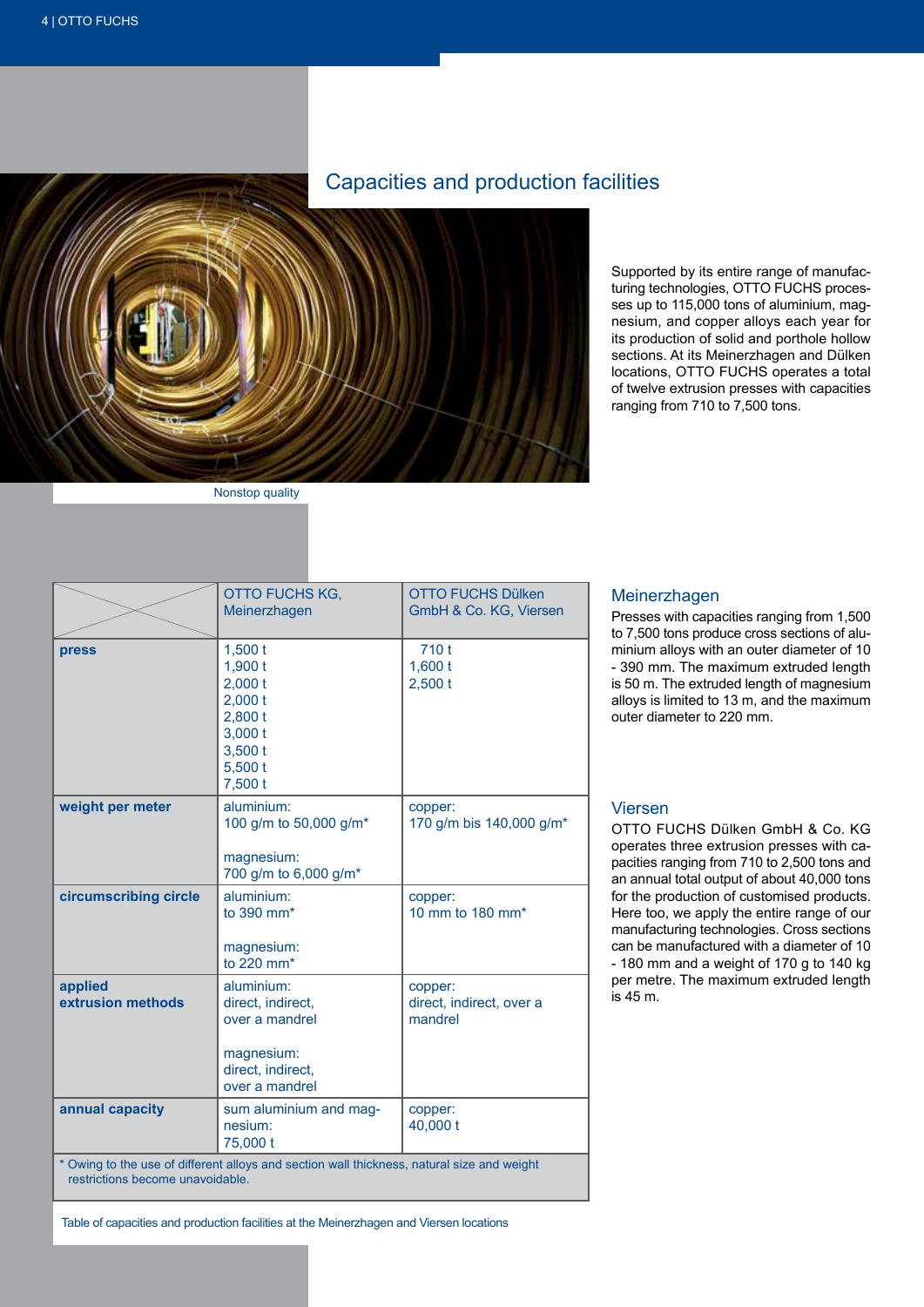

# Applied extrusion methods

## Direct extrusion

This is the standard extrusion method. Here, the block is loaded into the container where the platen forces it through the die installed in the backstop (Fig 1). At the end of extrusion, the remaining input stock is shorn off, and the next block loaded. This direct method can produce both solid and hollow sections as well as seamless pipes

over a mandrel. This advantage of maximised productivity is, however, offset by the drawback that the press stroke must overcome not only the material's forming resistance, but also the friction between the block and the container wall. This method is therefore preferred for materials that extrude under light to medium forces.



## Indirect extrusion

In the indirect extrusion the press forces the material block in the container against a hollow punch to which the die is attached (Fig 2). This method can produce both solid and hollow sections. The extruded section then flows through the hollow punch. Its measurements, however, are subjected to tighter limits than in direct extrusion. At the end of extrusion, the remaining input stock

is shorn off. The next block can be clamped between the die and platen and introduced to the container. The advantage of this measure is that there is no friction between the block and container. The whole extrusion force is therefore available for forming the material. Hence, indirect extrusion is suitable for high resistance materials that deform only under particularly high forces.



#### Extrusion over a mandrel

This method is used to manufacture seamless pipes and single-chamber hollow sections for applications that forbid moulding seams usual in porthole and composite dies. This is a variant of direct extrusion where a piercing mandrel in the platen first Fig.  $3$  drives an initial hole through the material thod is suitable for all aluminium materials.

block loaded in the container (Fig 3). For the whole duration of extrusion, this piercing mandrel, whose geometry corresponds to the section's internal contours, remains in the die and with this provides the geometry for the required hollow section. This me-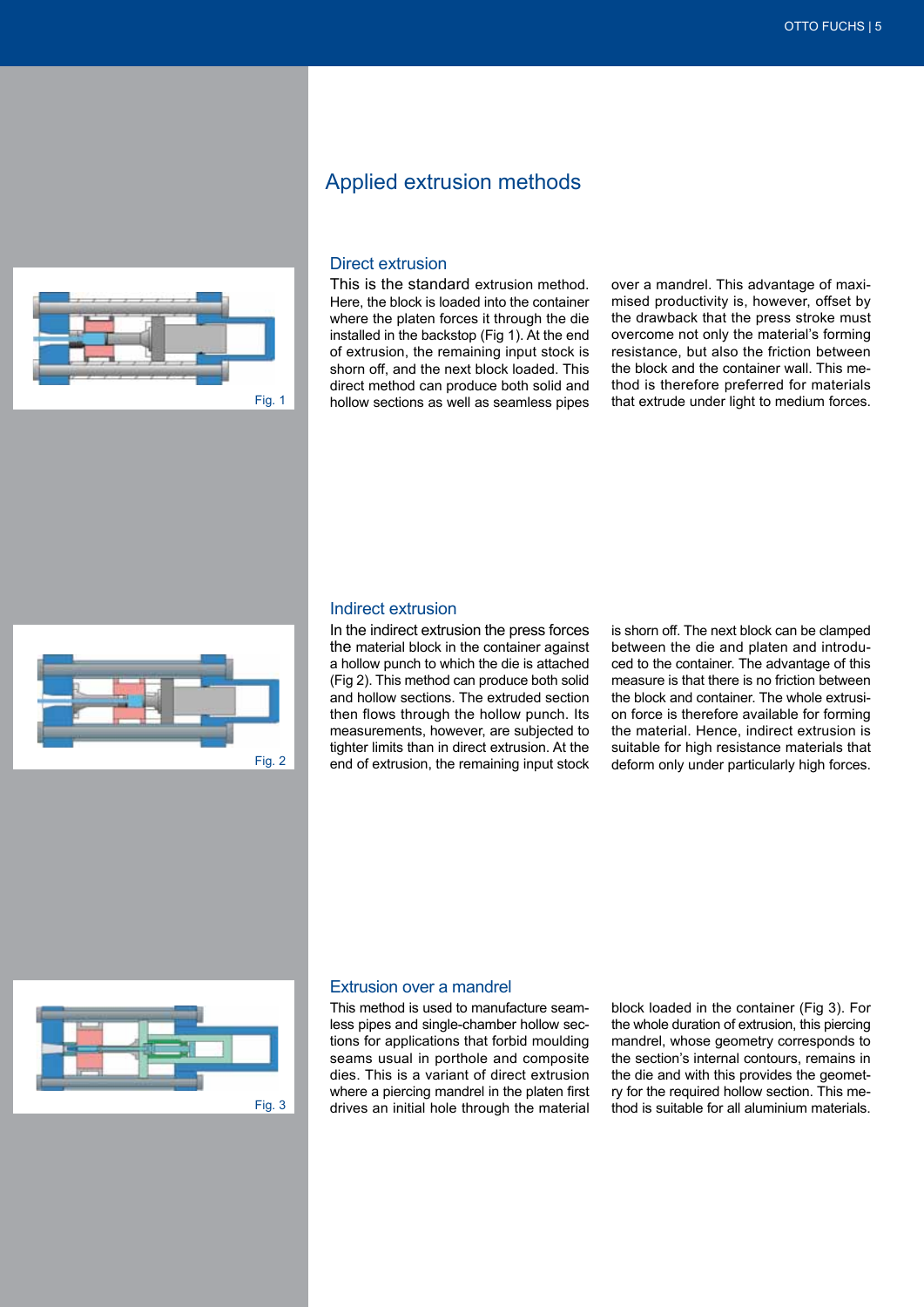# Special processes

#### Tubes with varying wall thicknesses

 For seamless extruded tubes, OTTO FUCHS has developed a method that allows variations in the tube cross section, also over the longitudinal axis. Both the inner and outer diameters can be varied at will. This extrusion method can be used to produce tubes for optimised load bearing capacity. The wall thickness or outer diameter is then adjusted to the local loads acting on this point. These changes to diameter and the resulting wall thicknesses help to optimise the mechanical strength of components and to model tube sections with varying wall thicknesses that can then be introduced to subsequent machining or forming processes. The actual customer benefit is the optimised component weight and fewer subsequent operations, for example turning inside diameters or additional joining work.

Tailored aluminium tubes



Tube with flange

#### Example application: aluminium drill pipes

Owing to the dwindling supply of resources, raw materials must be extracted from ever greater depths in the earth's crust. Drilling lines soon come up against their weight limits when they use steel pipes. Here, the future lies in wrought aluminium alloys. The density of aluminium is a third that of steel, yet aluminium exhibits a comparable mechanical strength. Deeper wells can therefore be drilled with the same equipment. This low weight also makes handling the drill pipe considerably easier, a significant advantage above all in geothermals. In addition, aluminium exhibits a considerably higher flexibility than steel, and wells can be aligned with far greater ease.

However, connecting tool joints to the usual conical threads at the end of the drill pipe requires a pipe wall thickness that far exceeds the value needed for adequate mechanical strength. Extruded pipes with the corresponding thicknesses at their ends present here a practicable solution in both engineering and economic terms.

#### Seamless extruded tubes with coextruded flange

The above manufacturing methods are supplemented with a feature that was previously unknown in extruding technology: the tube is co-

ex-truded with a flange in the one operation. This requires a special die in addition to a press with adequate control facilities. The advantage of this technique over welded or bolted flanges lies in its elimination of redu-

ced strength and tightness problems in the connecting zone between the flange and the tube. Both the tube and flange consist of a homogeneous material with absolutely identical properties and a dense grain structure. This new variant now provides completely new potential for tubular components that before could not have been realised, or realised only with considerably greater material quantities and processing work.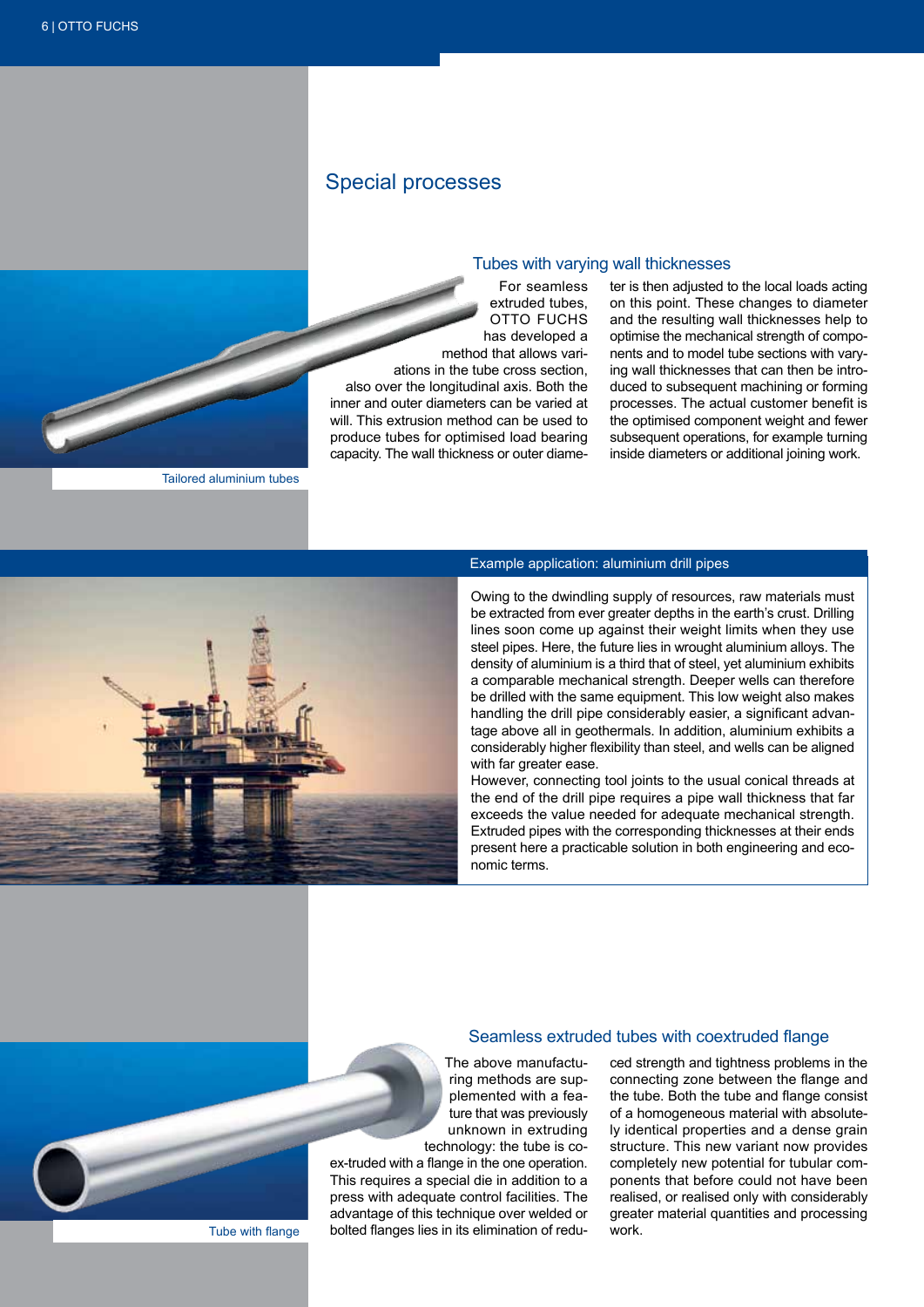

Subsequent processing

 The subsequent processing of manufactured sections with minimised tolerances and integrated process and quality control is a strategic target of OTTO FUCHS. We have complied with the customer's wish for an end to end provider of innovative components and systems and can now offer the know-how needed for subsequent processing in addition to a basis for competitive semifinished

products. We have the development and production resources needed to realise these projects.

Mechanical equipment for milling, punching, bending, and welding work provide the basis for subsequent processing prior to high end products. The series production of these components runs on highly automated systems, some of which are fully integrated solutions.

## Meinerzhagen

Nonslip surfaces

For instance, we part off lengths of aluminium sections in ABS housings on a fully automated sawing unit with inline measuring station. This inline measuring station monitors the extremely tight length and form tolerances before the parted sections are cleaned, marked, and packaged for storage.

### Viersen

The Viersen location also operates fully automated installations for the production of piston pin bushings of high strength brass. The products can be processed, cleaned, tested, and packaged to optimal effect in series production.

### Example application at Meinerzhagen: steering box section for passenger cars



We manufacture this section to very tight tolerances on our extruding press. Subsequent precision machining is inte-grated in the upstream sawing process and the downstream washing installation. Before final order picking, we scrutinise all of the sections' critical dimensions for 100% compliance. This combination of extruded manufacture and finishing from the one source and the experience and infrastructure needed for quality assurance in series production have made OTTO FUCHS the competent partner for the development and series supply of ready to fit extruded components.

Example application at Viersen: shift stones for selector forks



We produce these sections from a high strength brass alloy on our extruding press. Even at this early stage, the sections are produced within such tight tolerances and with such a good surface quality that they afterwards need "only be sawn off". The next step involves turning a seat on the slide blocks. Each selector fork can then be fitted with two shift stones in their rotating bearings. Afterwards, the blocks are packaged to customer specifications for safe transport.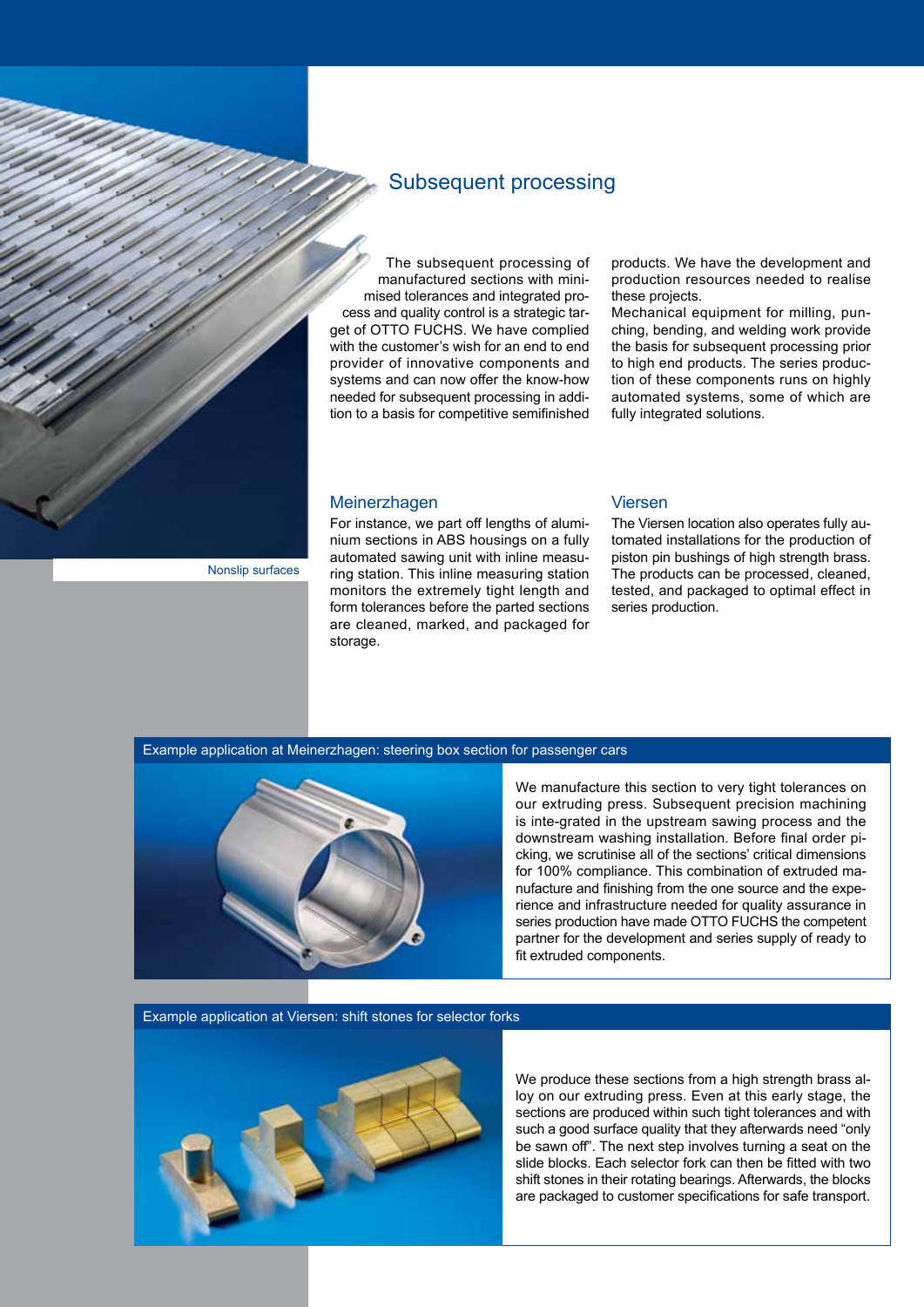

Tapered flagpoles of aluminium

# Special processing methods

#### Flow forming

The flow forming method we apply without an internal mandrel allows us to manufacture pipes with varying cross sections. This involves rotating the extruded pipe and forming it to the required geometry through a CNC roller. We can produce pipes with a maximum outer diameter of 150 mm and a maximum length of 14 m. The forming zone is maximum 7 m. Tapered pipes are used

above all by the construction industries, for example as lighting pylons or flagpoles, but also in electrical installations as for example trolley pole contact rods for electric buses. The hallmarks of these tapered pipes are their low weight, high corrosion resistance, not to mention their aesthetic surfaces. Moreover, the tapered form reduces the wind loads on these pipes for greater stability.



## Cold joining

The cold joining method (OFCJM) we have developed and patented provides a unique opportunity for the firm and permanent connection of sections. The result is a thin walled, lightweight compound of extrusion that can be adapted individually and flexibly to the onsite structural requirements. Every day these compound sections prove their extraordinary stability under static and dynamic loads, for example as tail lift platforms or as base structures for modern bridges.

#### Cold joining

OFCJM is a powerful and cost effective joining technology. All it needs are sections that each feature a compatible key and slot system on their edges. The actual joining process involves engaging the sections, clamping their parts, and compressing the whole. The engaged key and slot systems are then forced together.

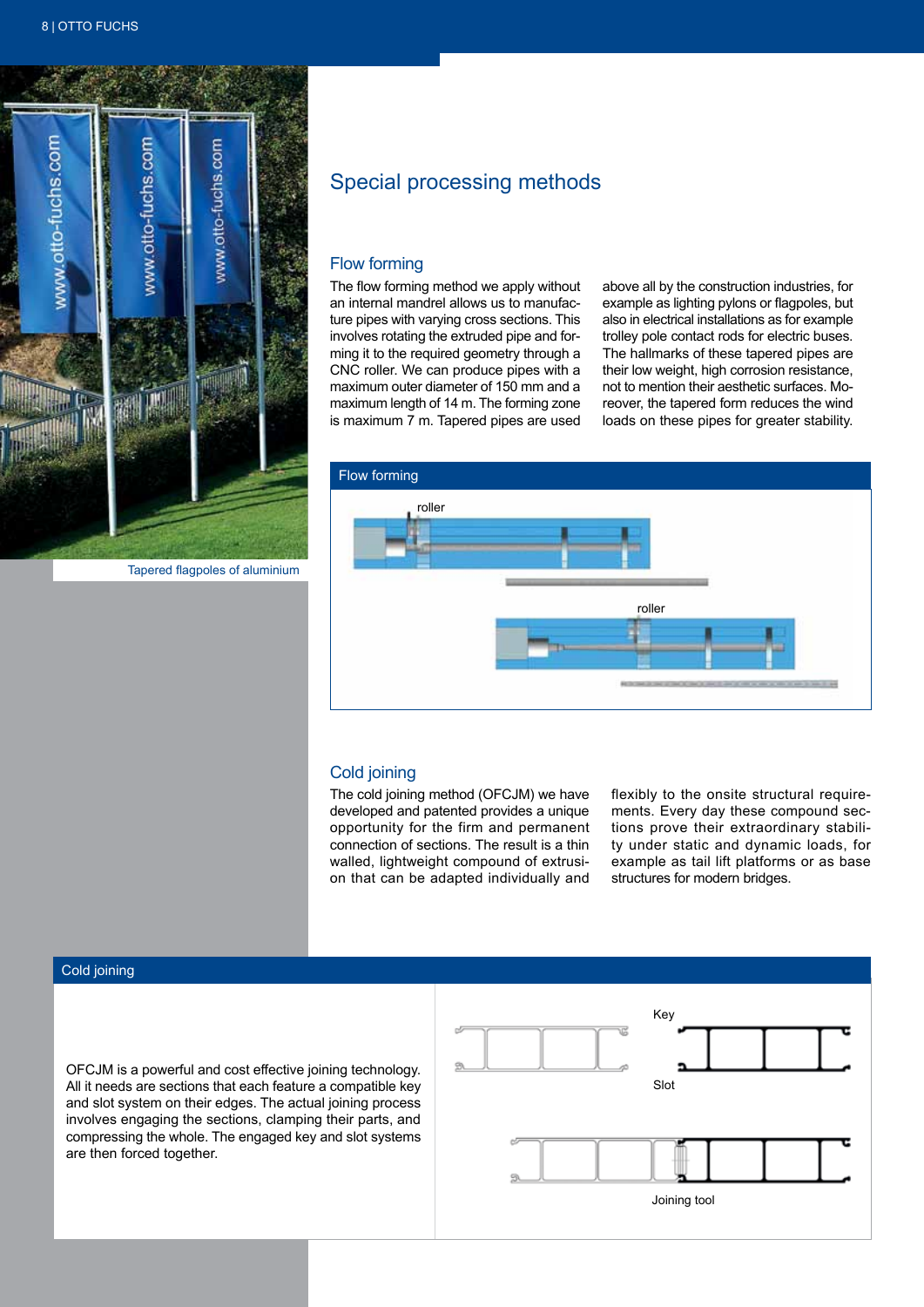

# Product development

## Progress through engineering

There are many steps to be taken from the idea for a product and the finished component. OTTO FUCHS is a problem solver and development partner in one. We assist our customers with competent advice from a very early phase of product development. With a wide range of ultra modern develop-

ment tools, we provide the customer with our support over all stages, from the component draft to the production aligned design to the optimisation of material properties. The final design is validated against the customer's specifications in the materials laboratory and on our own test rigs.

#### Example FEM analysis on a tail lift

Tail lift platforms are subjected to a wide range of loads when in use. Besides the recurrent loads exerted on them during lifting and lowering, they are also subjected to sporadic static overloads when they are not used properly. These may not cause the platform to fail abruptly. The tailgate is an assembly of sections made up of the composite platform and its substructure. Hence the entire assembly must be modelled by FEM analysis. Local extreme deflections and stresses can therefore be identified as critical details on the designed sections, and the entire structure upgraded with suitable optimisations for a long service life.



#### Developing methods for individual series production projects

OTTO FUCHS has the experience needed to develop series production processes of high quality and reproducibility and to manufacture the corresponding products. By analysing our customers' specific requirements, we can therefore find for every problem a convincing solution in both engineering and economic terms.

Our family enterprise is founded on a healthy financial basis, allowing us to invest the sums needed in series

production projects. When developing production processes, we make sure that all of the customer's specifications are fulfilled and if necessary documented. At the same time, our quality policy focuses on the continuous monitoring of all process parameters. Statistical analyses for inline quality assurance provide verification of consistent product quality and process control. This safeguards the documentation and traceability required for all processes and the constant process optimisation.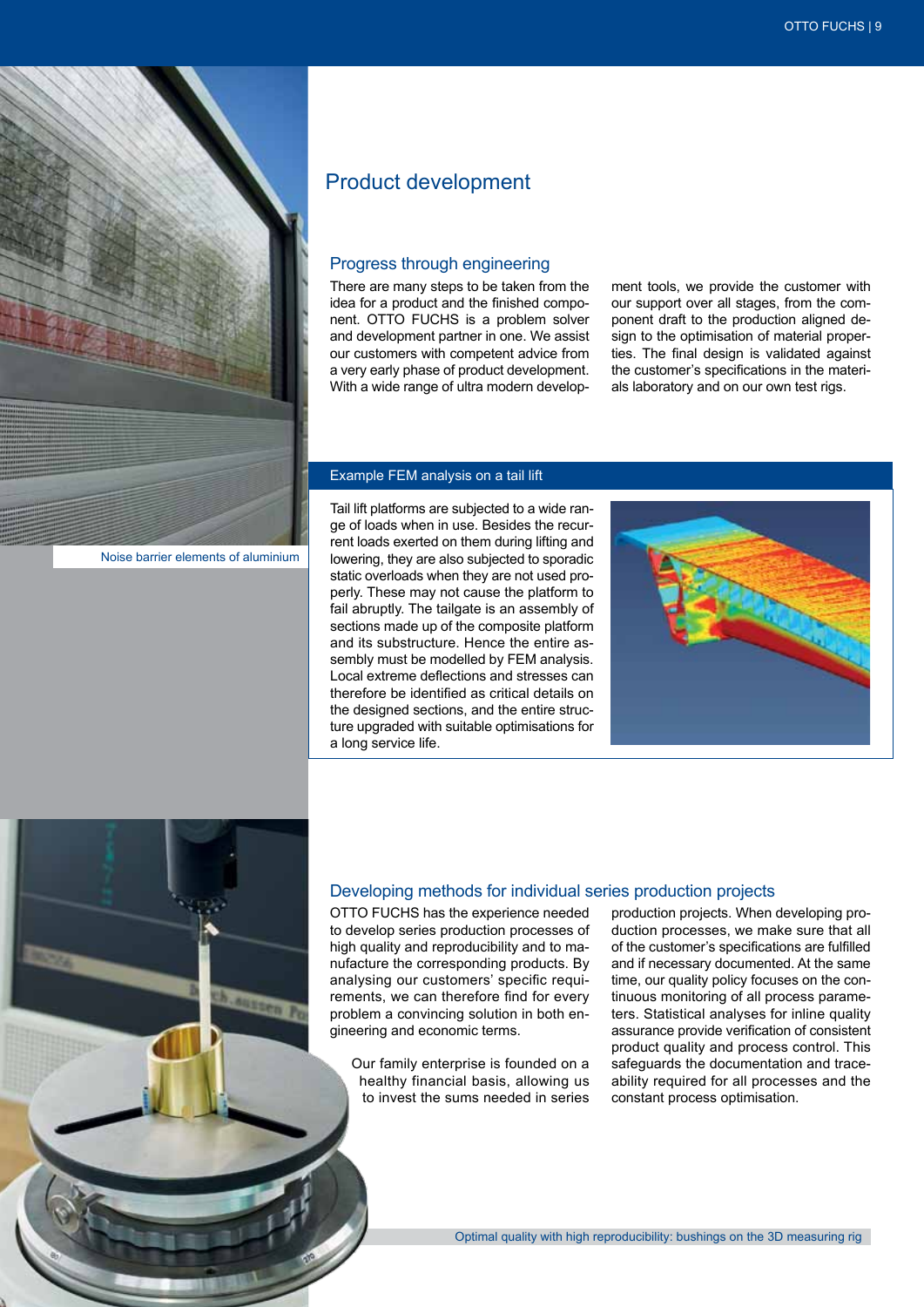# References

The following reference products from our extrusion lines illustrate the individuality and precision of OTTO FUCHS products. The optimal combination of materials and methods provides the right solution for every customer requirement.

We give form and function to high performance materials.

# **Aerospace industry**



# **Automotive and transport**



engine and drive

Area of app.

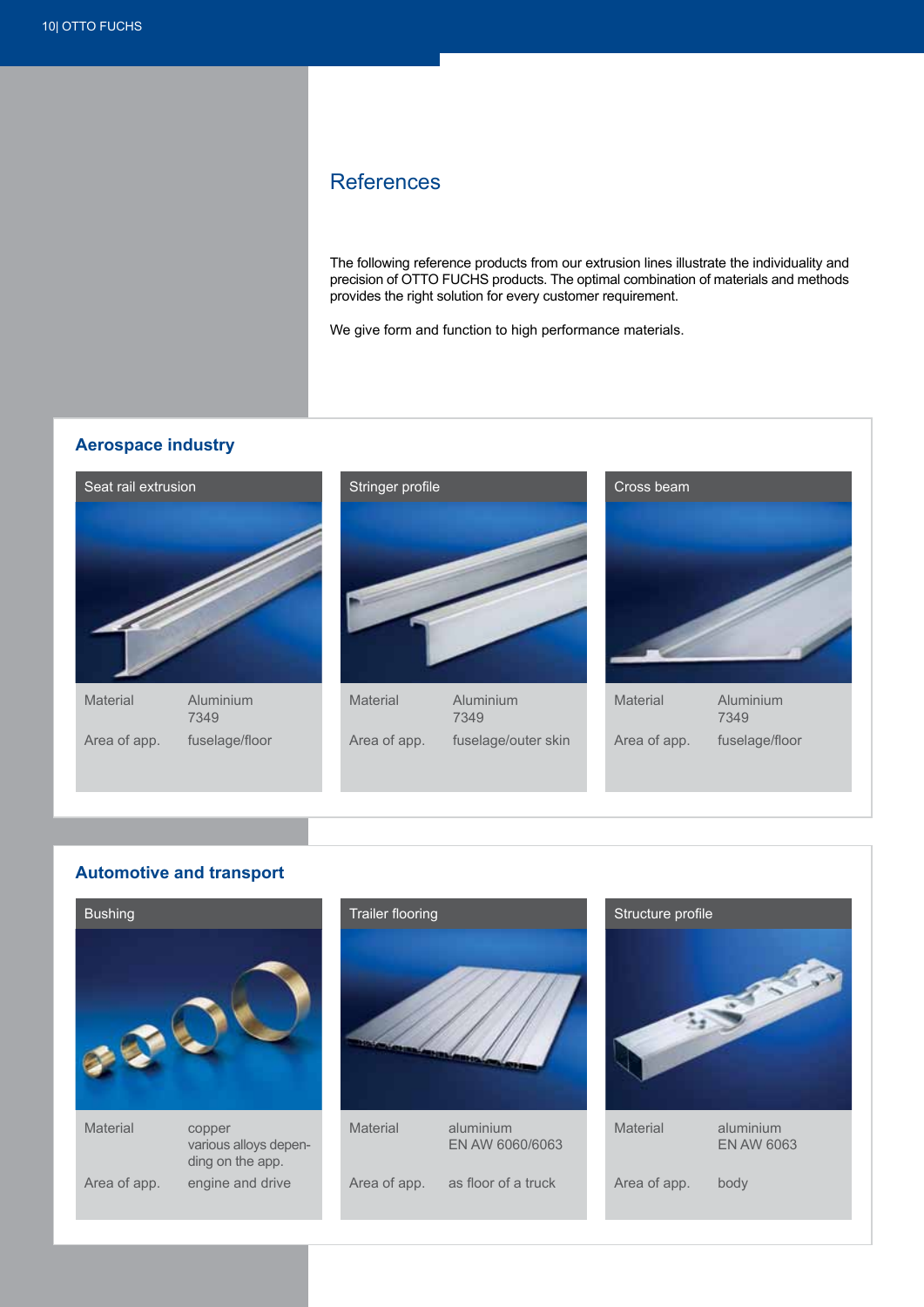# **Construction industry**





building envelope

Area of app.



# **General engineering**



To learn more about OTTO FUCHS, our products, the materials and the methods we apply, please visit www.otto-fuchs.com.